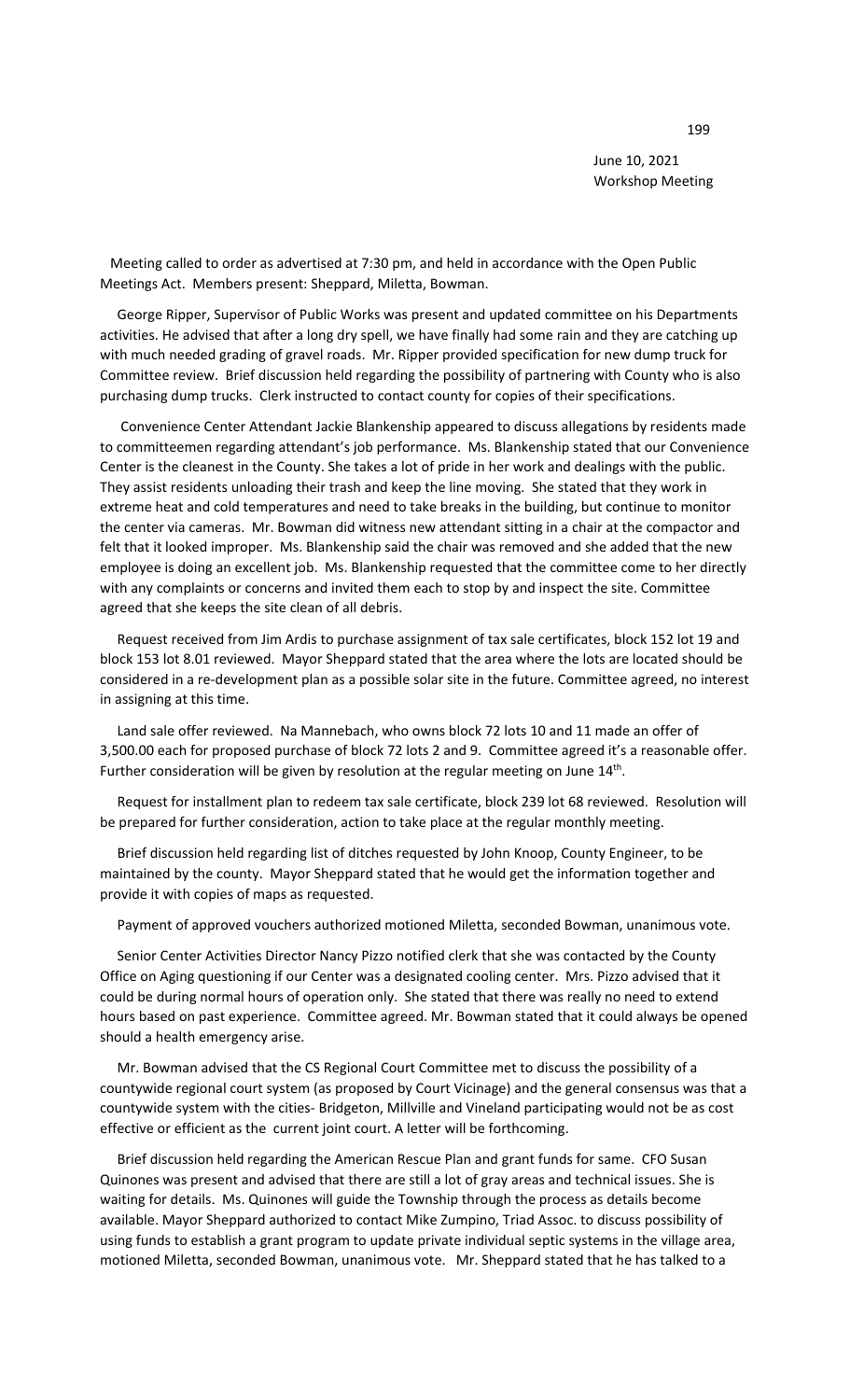June 10, 2021 200 Continued

few members of the School Board asking them to consider using their funds to expand broad band for internet service in various areas that will never build up to meet the 20 homes per mile for Comcast to expand.

 Mr. Miletta stated that the County's contractor installing pipes on Cedarville Road left it a mess and had to be called in on the weekend. There was a huge gap left open across the roadway. He stated that it could have caused a hazardous condition- He was driving ambulance responding to call and had to actually stop and creep over it.

 With no further business to discuss, meeting adjourned at 9:30 pm, motioned Miletta, seconded Bowman.

 $\overline{\phantom{a}}$  , and the contract of the contract of the contract of the contract of the contract of the contract of the contract of the contract of the contract of the contract of the contract of the contract of the contrac

Ruth Dawson, Clerk

 June 14, 2021 Regular Monthly Meeting

 Meeting called to order at 7:30 pm as advertised and held in accordance with the Open Public Meetings Act. Members present: Sheppard, Miletta, Bowman.

Following the Pledge of Allegiance, Minutes of the May  $6<sup>th</sup>$ , 10<sup>th</sup> and 17<sup>th</sup> meetings were approved motioned Bowman, seconded Miletta unanimous vote. Reports for the month of May were accepted motioned Miletta, seconded Bowman, unanimous vote.

 Resolution 2021-38, Authorizing Installment Plan, block 239 lot 68 approved, motioned Bowman, seconded Miletta, unanimous vote.

 Resolution 2021-39, Authorize Chapter 159, insertion of Clean Communities in the 2021 adopted budget approved motioned Miletta, seconded Bowman, unanimous vote.

 Resolution 2021-40, confirming Land Sales and authorizing Mayor Sheppard to execute deeds approved, motioned Bowman, seconded Miletta, unanimous vote. Sales confirmed:

| Block lots |                    | <b>Bidder</b>                 | Amount    |
|------------|--------------------|-------------------------------|-----------|
| 12         | 16, 17, 18, 19, 20 | <b>Regalbuto Builders LLC</b> | 20,000.00 |
| 25         | 10,11,12,13        | <b>Regalbuto Builders LLC</b> | 20,000.00 |
| 25         | 14, 15, 16, . 17   | <b>Regalbuto Builders LLC</b> | 20,000.00 |
| 47         | 9,10,11,12         | <b>Regalbuto Builders LLC</b> | 15,000.00 |
| 173        | 6,7,8              | Joseph Sutton                 | 14,400.00 |
| 180        | 5,6                | Josephine Day                 | 4,000.00  |
|            |                    |                               |           |

 Land sale scheduled July 12, 2021 block 72 lots 2 and 9 will be offered at public auction, motioned Miletta, seconded Bowman, unanimous vote, Resolution 2021-41.

 Public Works Employee Robert Morgan was appointed Assistant Supervisor motioned Miletta seconded Bowman, unanimous vote.

 Special meeting scheduled for Wednesday June 23 at 4:30 PM to conduct interviews for Administrative Assistant position motioned Miletta, seconded Bowman unanimous vote.

Payment of approved vouchers authorized motioned Bowman, seconded Miletta unanimous vote.

 Clerk provided committee with copies of the County's HGAC contract pricing worksheet for purchase of Dump truck. Mr. Miletta questioned if the plow was included as it was not noted on the sheet. Clerk will reach out to them for confirmation regarding plow and also proposed time frame from order to delivery as requested by Mayor Sheppard.